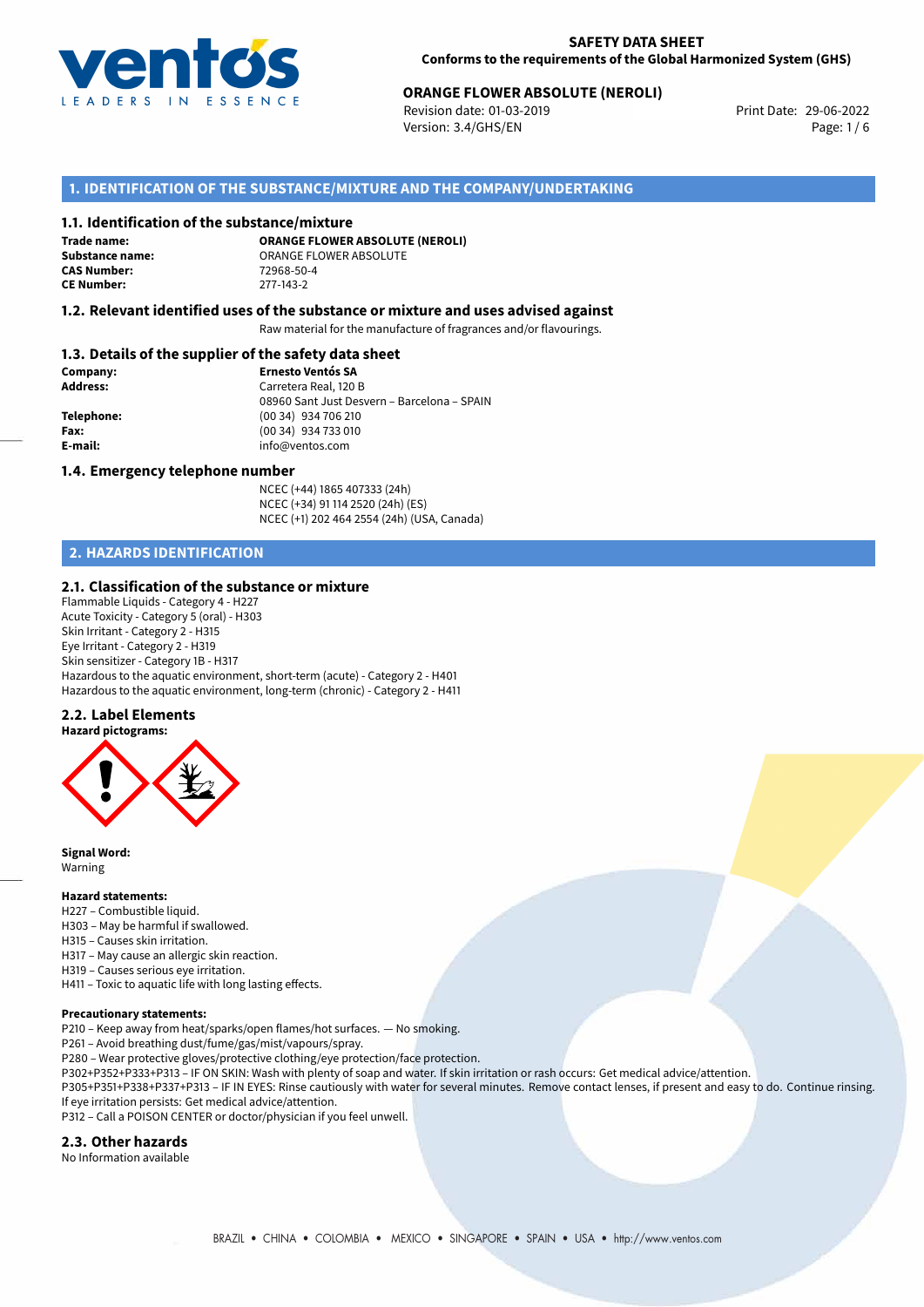

# **ORANGE FLOWER ABSOLUTE (NEROLI)**<br>Revision date: 01-03-2019 **Department Print Date: 29-06-2022**

Revision date: 01-03-2019 Version: 3.4/GHS/EN Page: 2 / 6

# **3. COMPOSITION/INFORMATION ON INGREDIENTS**

### **3.1. Substances**

| Chemical name: | ORANGE FLOWER ABSOLUTE |
|----------------|------------------------|
| CAS number:    | 72968-50-4             |
| EC number:     | 277-143-2              |

### **Hazardous constituents:**

| <b>Chemical Name</b>   | % (w/w)           | <b>CAS No</b><br><b>EC No</b> | <b>Classification according to GHS</b>                                                                                                                                                                                                                                                                                       |
|------------------------|-------------------|-------------------------------|------------------------------------------------------------------------------------------------------------------------------------------------------------------------------------------------------------------------------------------------------------------------------------------------------------------------------|
| LINALOOL               | $>$ 25; $<$ 50    | 78-70-6<br>201-134-4          | Flammable Liquids - Category 4 - H227<br>Acute Toxicity - Category 5 (oral) - H303<br>Skin Irritant - Category 2 - H315<br>Eye Irritant - Category 2A - H319<br>Skin sensitizer - Category 1B - H317<br>Hazardous to the aquatic environment, short-term (acute) - Category 3 - H402                                         |
| LINALYL ACETATE        | $\geq$ 10; <25    | 115-95-7<br>204-116-4         | Flammable Liquids - Category 4 - H227<br>Skin Irritant - Category 2 - H315<br>Eye Irritant - Category 2B - H320<br>Skin sensitizer - Category 1 - H317<br>Hazardous to the aquatic environment, short-term (acute) - Category 3 - H402                                                                                       |
| TRANS-NEROLIDOL        | $\geq$ 1; $<$ 10  | 40716-66-3<br>255-053-4       | Eye Irritant - Category 2B - H320<br>Skin sensitizer - Category 1B - H317<br>Hazardous to the aquatic environment, short-term (acute) - Category 1 - H400<br>Hazardous to the aquatic environment, long-term (chronic) - Category 1 - H410                                                                                   |
| <b>TERPINEOL</b>       | $\geq$ 1; $<$ 10  | 98-55-5<br>202-680-6          | Flammable Liquids - Category 4 - H227<br>Acute Toxicity - Category 5 (oral) - H303<br>Skin Irritant - Category 2 - H315<br>Eye Irritant - Category 2A - H319<br>Hazardous to the aquatic environment, short-term (acute) - Category 2 - H401                                                                                 |
| <b>FARNESOL</b>        | $≥1;$ < 10        | 4602-84-0<br>225-004-1        | Skin Irritant - Category 2 - H315<br>Eye Irritant - Category 2A - H319<br>Skin sensitizer - Category 1B - H317<br>Hazardous to the aquatic environment, long-term (chronic) - Category 1 - H410                                                                                                                              |
| LIMONENE               | ≥1; < 10          | 138-86-3<br>205-341-0         | Flammable Liquids - Category 3 - H226<br>Skin Irritant - Category 2 - H315<br>Skin sensitizer - Category 1B - H317<br>Aspiration hazard - Category 1 - H304<br>Hazardous to the aquatic environment, short-term (acute) - Category 1 - H400<br>Hazardous to the aquatic environment, long-term (chronic) - Category 1 - H410 |
| PHENYL ETHYL ALCOHOL   | $≥1;$ < 10        | $60 - 12 - 8$<br>200-456-2    | Acute Toxicity - Category 4 (oral) - H302<br>Acute Toxicity - Category 5 (dermal) - H313<br>Skin Irritant - Category 3 - H316<br>Eye Irritant - Category 2A - H319                                                                                                                                                           |
| METHYL ANTHRANILATE    | $\geq$ 1; $<$ 10  | 134-20-3<br>205-132-4         | Acute Toxicity - Category 5 (oral) - H303<br>Skin Irritant - Category 3 - H316<br>Eye Irritant - Category 2A - H319<br>Hazardous to the aquatic environment, short-term (acute) - Category 3 - H402                                                                                                                          |
| <b>GERANYL ACETATE</b> | $≥1;$ < 10        | $105 - 87 - 3$<br>203-341-5   | Skin Irritant - Category 2 - H315<br>Skin sensitizer - Category 1B - H317<br>Hazardous to the aquatic environment, short-term (acute) - Category 2 - H401<br>Hazardous to the aquatic environment, long-term (chronic) - Category 3 - H412                                                                                   |
| <b>GERANIOL</b>        | $\geq$ 1; $<$ 10  | 106-24-1<br>203-377-1         | Acute Toxicity - Category 5 (oral) - H303<br>Skin Irritant - Category 2 - H315<br>Serious eye damage - Category 1 - H318<br>Skin sensitizer - Category 1B - H317<br>Hazardous to the aquatic environment, short-term (acute) - Category 3 - H402                                                                             |
| BETA-PINENE            | $\geq$ 1; <10     | 127-91-3<br>204-872-5         | Flammable Liquids - Category 3 - H226<br>Skin Irritant - Category 2 - H315<br>Skin sensitizer - Category 1B - H317<br>Aspiration hazard - Category 1 - H304<br>Hazardous to the aquatic environment, short-term (acute) - Category 1 - H400<br>Hazardous to the aquatic environment, long-term (chronic) - Category 1 - H410 |
| NERYL ACETATE          | $\geq$ 0.1; $<$ 1 | 141-12-8<br>205-459-2         | Skin Irritant - Category 2 - H315<br>Skin sensitizer - Category 1B - H317<br>Hazardous to the aquatic environment, short-term (acute) - Category 2 - H401                                                                                                                                                                    |
| $\ldots$               |                   |                               |                                                                                                                                                                                                                                                                                                                              |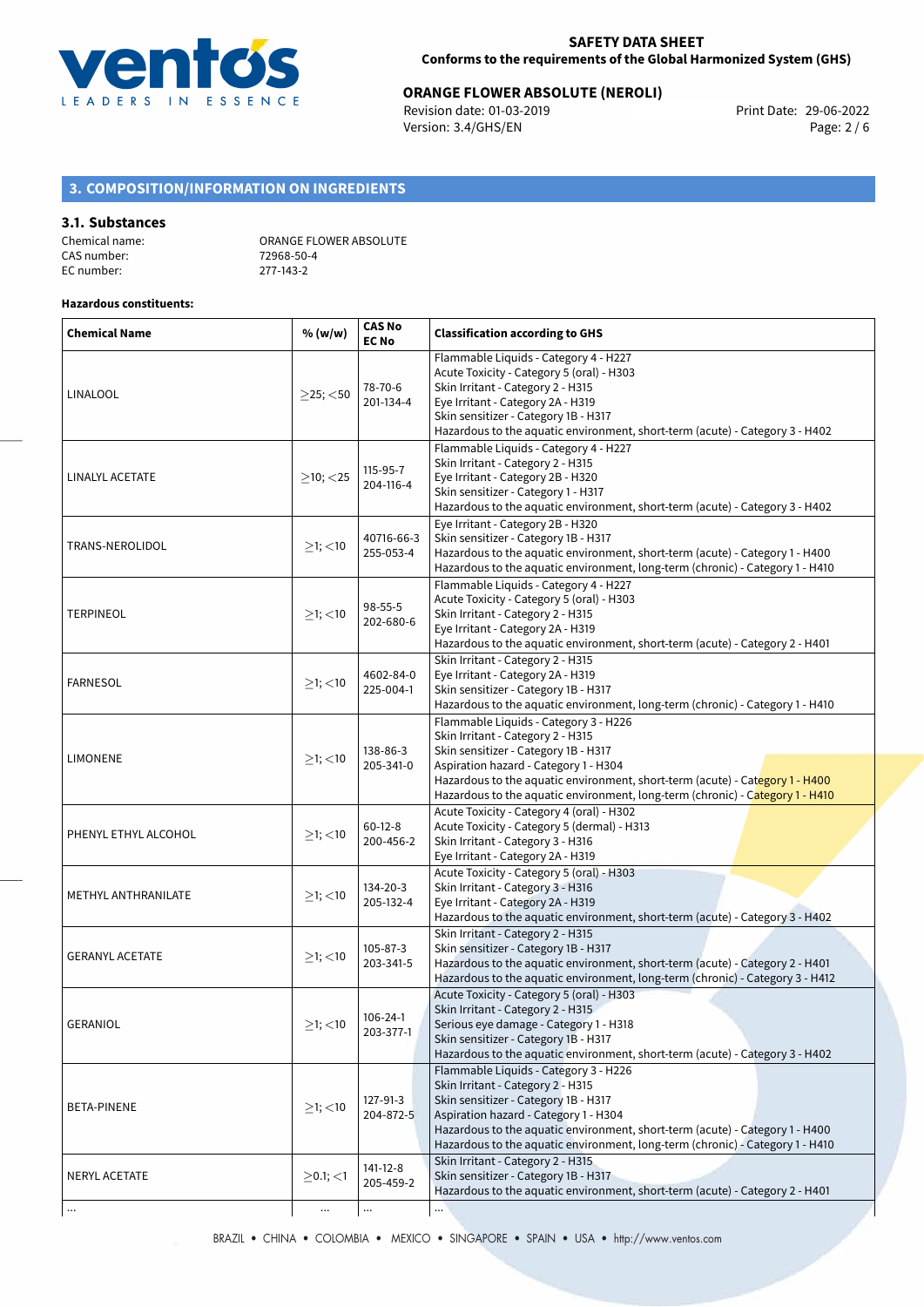

# **ORANGE FLOWER ABSOLUTE (NEROLI)**<br>
Revision date: 01-03-2019<br> **Print Date: 29-06-2022**

Revision date: 01-03-2019 Version: 3.4/GHS/EN Page: 3 / 6

| .                | $\cdots$       | $\cdots$              | $\cdots$                                                                                                                                                                                                                                                  |
|------------------|----------------|-----------------------|-----------------------------------------------------------------------------------------------------------------------------------------------------------------------------------------------------------------------------------------------------------|
| 2.3-BENZOPYRROLE | $>0.1$ ; $<$ 1 | 120-72-9<br>204-420-7 | Acute Toxicity - Category 3 (dermal) - H311<br>Acute Toxicity - Category 4 (oral) - H302<br>Serious eye damage - Category 1 - H318<br>Skin sensitizer - Category 1 - H317<br>Hazardous to the aquatic environment, short-term (acute) - Category 2 - H401 |

[See the full text of the hazard statements in section 16.](#page-5-0)

## **3.2. Mixtures**

Not applicable.

# **4. FIRST-AID MEASURES**

## **4.1. Description of necessary first aid measures**

| Ingestion:    | Rinse mouth with water.                                                                                               |
|---------------|-----------------------------------------------------------------------------------------------------------------------|
|               | Obtain medical advice.                                                                                                |
|               | Keep at rest. Do not induce vomiting.                                                                                 |
| Eye contact:  | In case of contact with eyes, rinse immediately with plenty of water for at least 15 minutes and seek medical advice. |
| Inhalation:   | Remove person to fresh air and keep at rest.                                                                          |
|               | Seek immediate medical advice.                                                                                        |
| Skin contact: | Take off immediately all contaminated clothing.                                                                       |
|               | Thoroughly wash affected skin with soap and water.                                                                    |
|               | Seek medical attention if symptoms persist.                                                                           |

## **4.2. Most important symptoms and effects, both acute and delayed**

No information available.

### **4.3. Indication of any immediate medical attention and special treatment needed** No information available.

**5. FIRE-FIGHTING MEASURES**

### **5.1. Extinguishing Media**

Water spray, carbon dioxide, dry chemical powder or appropriate foam. For safety reasons do not use full water jet.

### **5.2. Special hazards arising from the substance or mixture**

Known or Anticipated Hazardous Products of Combustion: Emits toxic fumes under fire conditions.

### **5.3. Advice for firefighters**

High temperatures can lead to high pressures inside closed containers. Avoid inhalation of vapors that are created. Use appropriate respiratory protection. Do not allow spillage of fire to be poured into drains or watercourses. Wear self-contained breathing apparatus and protective clothing.

# **6. ACCIDENTAL RELEASE MEASURES**

### **6.1. Personal precautions, protective equipment and emergency procedures**

Evacuate surronding areas. Ensure adequate ventilation. Keep unnecessary and unprotected personnel from entering. Do not breathe vapor/spray. Avoid contact with skin and eyes. Information regarding personal protective measures: see section 8.

### **6.2. Environmental precautions**

To avoid possible contamination of the environment, do not discharge into any drains, surface waters or groundwaters.

### **6.3. Methods and materials for containment and cleaning up**

Cover with an inert, inorganic, non-combustible absorbent material (e.g. dry-lime, sand, soda ash). Place in covered containers using non-sparking tools and transport outdoors. Avoid open flames or sources of ignition (e.g. pilot lights on gas hot water heater). Ventilate area and wash spill site after material pickup is complete.

### **6.4. Reference to other sections**

Information regarding exposure controls, personal protection and disposal considerations can be found in sections 8 and 13.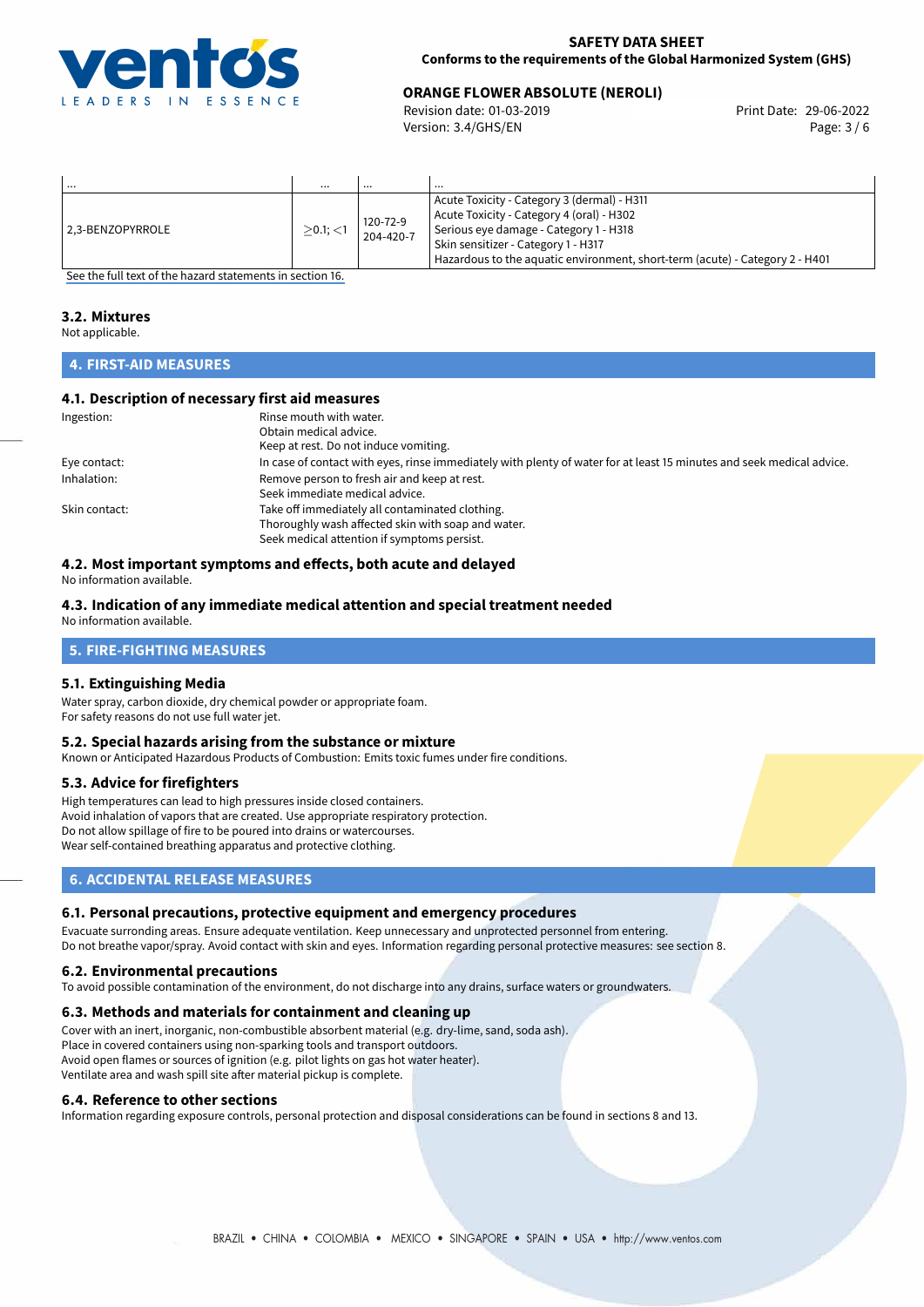

# **ORANGE FLOWER ABSOLUTE (NEROLI)**<br>
Revision date: 01-03-2019<br>
Print Date: 29-06-2022

Revision date: 01-03-2019 Version: 3.4/GHS/EN Page: 4 / 6

# **7. HANDLING AND STORAGE**

### **7.1. Precautions for safe handling**

Do not store or handle this material near food or drinking water. Do not smoke. Avoid contact with the eyes, skin and clothing. Wear protective clothing and use glasses. Observe the rules of safety and hygiene at work. Keep in the original container or an alternative made from a compatible material.

# **7.2. Conditions for safe storage, including any incompatibilities**

Store in tightly closed and preferably full containers in a cool, dry and ventilated area, protected from light. Keep away from sources of ignition (e.g. hot surfaces, sparks, flame and static discharges). Keep away from incompatible materials (see section 10).

### **7.3. Specific end use(s)**

No information available.

**8. EXPOSURE CONTROLS AND PERSONAL PROTECTION**

### **8.1. Control parameters**

Components with occupational exposure limits: None known.

### **8.2. Exposure controls**

Measures should be taken to prevent materials from being splashed into the body. Provide adequate ventilation, according to the conditions of use. Use a mechanical exhaust if required.

### **8.3. Individual protection measures, such as personal protective equipment**

| Eye/Face protection:             | Chemical safety goggles are recommended. Wash contaminated goggles before reuse.                                                            |
|----------------------------------|---------------------------------------------------------------------------------------------------------------------------------------------|
| Hand Protection:                 | Chemical-resistant gloves are recommended. Wash contaminated gloves before reuse.                                                           |
| Body protection:                 | Personal protective equipment for the body should be selected based on the task being performed and the risks<br>involved.                  |
| <b>Respiratory Protection:</b>   | In case of insufficient ventilation, use suitable respiratory equipment.                                                                    |
| Environmental exposure controls: | Emissions from ventilation or process equipment should be checked to ensure they comply with environmental<br>protection legislation.       |
|                                  | In some cases, filters or engineering modifications to the process equipment will be necessary to reduce emissions to<br>acceptable levels. |
|                                  |                                                                                                                                             |

# **9. PHYSICAL AND CHEMICAL PROPERTIES**

### **9.1. Information on basic physical and chemical properties**

| Appearance:                            | Liquid                    |
|----------------------------------------|---------------------------|
| Colour:                                | Conforms to standard      |
| Odour:                                 | Conforms to standard      |
| Odour theshold:                        | Not determined            |
| pH:                                    | Not determined            |
| Melting point/freezing point:          | Not determined            |
| Boling point/boiling range:            | Not determined            |
| Flash point:                           | $61^{\circ}$ C            |
| Evaporation rate:                      | Not determined            |
| Flammability:                          | Not determined            |
| Lower flammability/Explosive limit:    | Not determined            |
| Upper flammability/Explosive limit:    | Not determined            |
| Vapour pressure:                       | Not determined            |
| Vapour Density:                        | Not determined            |
| Density:                               | $0,9-0,925$ g/mL (20°C)   |
| Relative density:                      | $0,9-0,925(20^{\circ}C)$  |
| Water solubility:                      | <b>INSOLUBLE IN WATER</b> |
| Solubility in other solvents:          | <b>SOLUBLE IN ETHANOL</b> |
| Partition coefficient n-octanol/water: | Not determined            |
| Auto-ignition temperature:             | Not determined            |
| Decomposition temperature:             | Not determined            |
| Viscosity, dynamic:                    | Not determined            |
| Viscosity, kinematic:                  | Not determined            |
| Explosive properties:                  | Not determined            |
| Oxidising properties:                  | Not determined            |
|                                        |                           |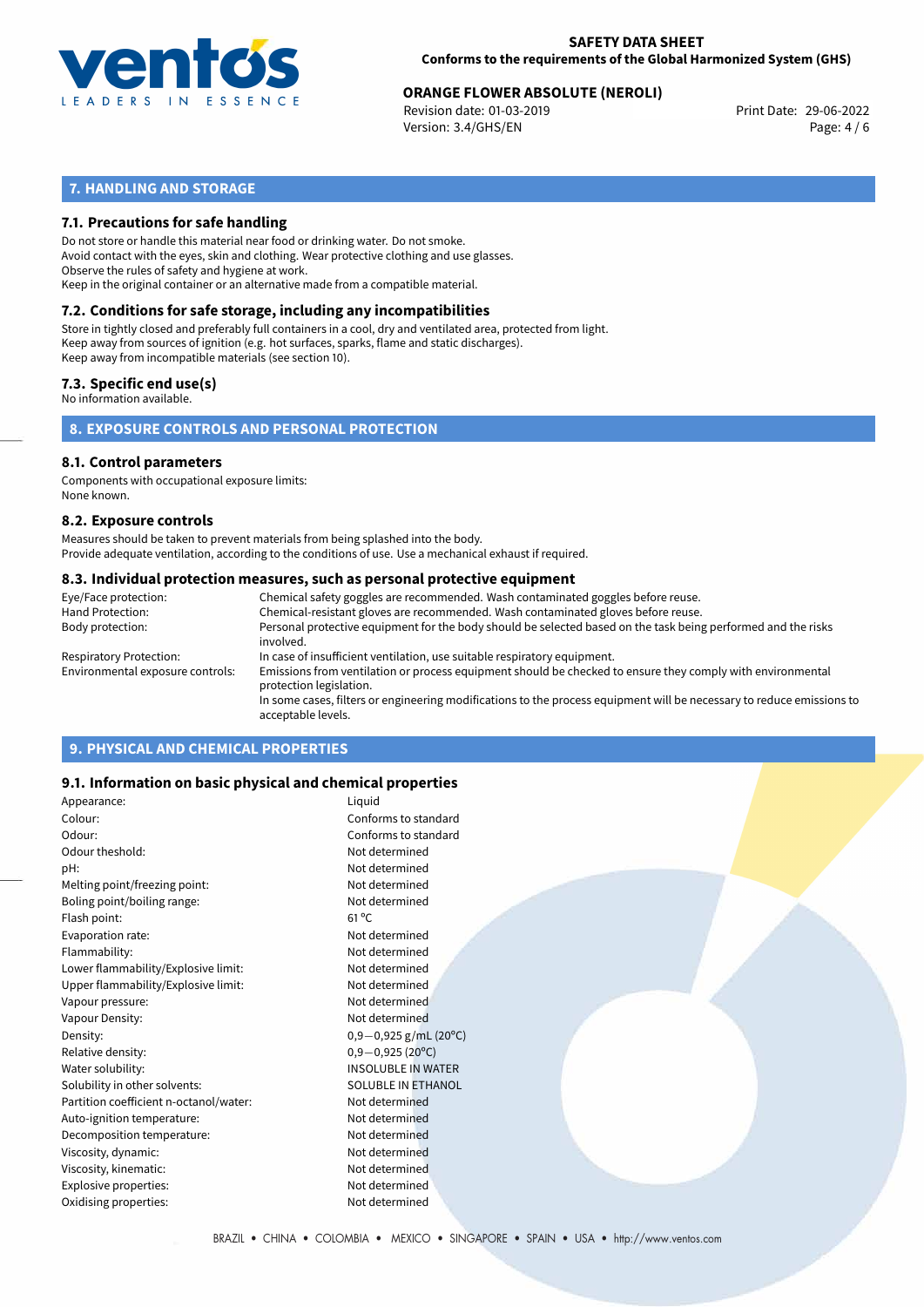

# **ORANGE FLOWER ABSOLUTE (NEROLI)**<br>
Revision date: 01-03-2019<br>
Print Date: 29-06-2022

Revision date: 01-03-2019 Version: 3.4/GHS/EN Page: 5 / 6

# **10. STABILITY AND REACTIVITY**

### **10.1. Reactivity**

No hazardous reactions if stored and handled as prescribed/indicated.

### **10.2. Chemical stability**

The product is stable if stored and handled as prescribed/indicated.

### **10.3. Possibility of hazardous reactions**

No hazardous reactions if stored and handled as prescribed/indicated.

### **10.4. Conditions to Avoid**

Conditions to Avoid: Excessive heat, flame or other ignition sources.

### **10.5. Incompatible materials**

Avoid contact with strong acids and bases and oxidizing agents.

### **10.6. Hazardous decomposition products**

During combustion may form carbon monoxide and unidentified organic compounds.

# **11. TOXICOLOGICAL INFORMATION**

| May be harmful if swallowed.                                              |
|---------------------------------------------------------------------------|
| Causes skin irritation.                                                   |
| Causes serious eye irritation.                                            |
| May cause an allergic skin reaction.                                      |
| Based on the data available, the criteria for classification are not met. |
| Based on the data available, the criteria for classification are not met. |
| Based on the data available, the criteria for classification are not met. |
| Based on the data available, the criteria for classification are not met. |
| Based on the data available, the criteria for classification are not met. |
| Based on the data available, the criteria for classification are not met. |
|                                                                           |

# **12. ECOLOGICAL INFORMATION**

### **12.1. Toxicity**

**Assessment:** Toxic to aquatic life with long lasting effects. **Experimental/calculated data:** No information available.

### **12.2. Degradability**

No information available.

### **12.3. Bioaccumulative potential** No information available.

**12.4. Soil mobility** No information available.

## **12.5. Other adverse effects**

See also sections 6, 7, 13 and 15 Do not allow to get into waste water or waterways.

# **13. DISPOSAL CONSIDERATIONS**

### **13.1. Waste treatment methods**

Dispose of in accordance with national and local environmental regulations.